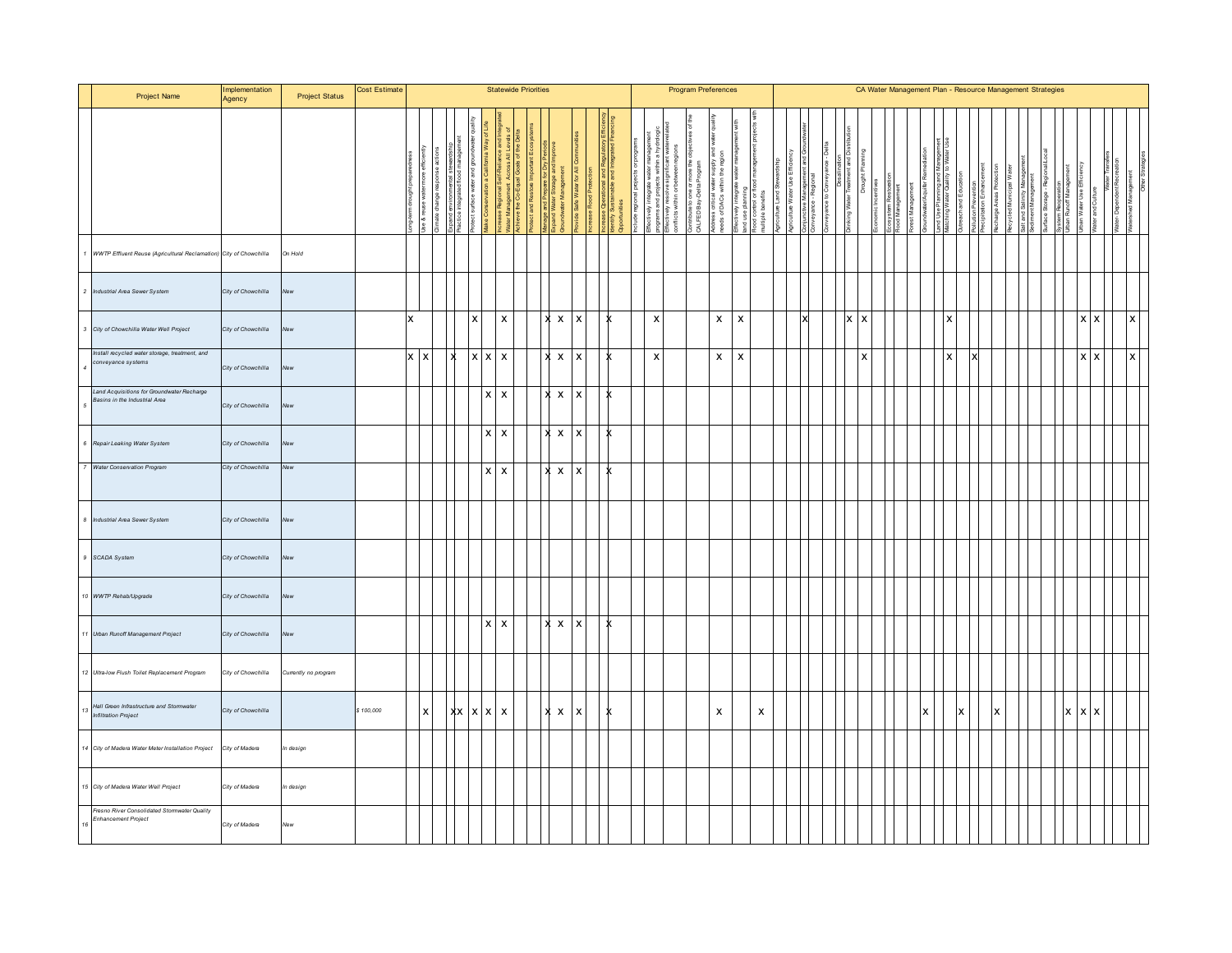| Project Name                                                                                       | Implementation<br>Agency | <b>Project Status</b> | Cost Estimate |   |                                        |           |                           | <b>Statewide Priorities</b> |  |              |                           |  |   |                           | <b>Program Preferences</b> |           |                                                                 |                           |                           |  |  |  |  |   |  |     |     |   | CA Water Management Plan - Resource Management Strategies |  |                   |                |  |   |  |
|----------------------------------------------------------------------------------------------------|--------------------------|-----------------------|---------------|---|----------------------------------------|-----------|---------------------------|-----------------------------|--|--------------|---------------------------|--|---|---------------------------|----------------------------|-----------|-----------------------------------------------------------------|---------------------------|---------------------------|--|--|--|--|---|--|-----|-----|---|-----------------------------------------------------------|--|-------------------|----------------|--|---|--|
|                                                                                                    |                          |                       |               |   |                                        |           |                           |                             |  |              |                           |  |   |                           | within<br>licts            | ALFED Bay | នីដី<br>l Tracer<br>Within<br>votess critical<br>eeds of DACs v |                           | €<br>elgi                 |  |  |  |  |   |  |     |     |   |                                                           |  | Use El<br>š       |                |  |   |  |
| Install recycled water storage, treatment and<br>conveyance systems                                | City of Madera           | New                   |               |   |                                        |           |                           |                             |  |              |                           |  |   |                           |                            |           |                                                                 |                           |                           |  |  |  |  |   |  |     |     |   |                                                           |  |                   |                |  |   |  |
| 18 Ultra-low Flush Toilet Replacement Program                                                      | City of Madera           | Currently no program  |               |   |                                        |           |                           |                             |  |              |                           |  |   |                           |                            |           |                                                                 |                           |                           |  |  |  |  |   |  |     |     |   |                                                           |  |                   |                |  |   |  |
| 19 Water Conservation Program                                                                      | City of Madera           | New                   |               |   |                                        |           |                           |                             |  |              |                           |  |   |                           |                            |           |                                                                 |                           |                           |  |  |  |  |   |  |     |     |   |                                                           |  |                   |                |  |   |  |
| Storm Water Retention Basin Percolation Well<br>Project                                            | City of Madera           | New                   |               |   |                                        |           |                           |                             |  |              |                           |  |   |                           |                            |           |                                                                 |                           |                           |  |  |  |  |   |  |     |     |   |                                                           |  |                   |                |  |   |  |
| Installation of Oil/Water Separators at Various<br><b>Outfall Locations</b>                        | City of Madera           | New                   | \$1,250,000   |   |                                        | Ιx        |                           |                             |  |              |                           |  |   | $\boldsymbol{\mathsf{x}}$ |                            |           | $\boldsymbol{\mathsf{x}}$                                       |                           | $\boldsymbol{\mathsf{x}}$ |  |  |  |  |   |  |     |     |   |                                                           |  | $x \mid x \mid x$ |                |  |   |  |
| City Hall Conservation Landscaping, Green<br>nfrastructure, and Storm Water Infiltration Project   | City of Madera           | New                   | \$300,000     |   | $x \mid x \mid x \mid x \mid x \mid x$ |           |                           | $\boldsymbol{\mathsf{x}}$   |  | $\mathsf{x}$ | $\boldsymbol{\mathsf{x}}$ |  |   |                           |                            |           | $\boldsymbol{\mathsf{x}}$                                       |                           | $\boldsymbol{\mathsf{x}}$ |  |  |  |  |   |  |     |     | Y |                                                           |  | $x \mid x \mid x$ |                |  |   |  |
| Rotary Park Conservation Landscaping, Green<br>nfrastructure, and Storm Water Infiltration Project | City of Madera           | New                   | \$525,000     |   |                                        | x x x x x |                           | $\mathbf{x}$                |  | $\mathsf{x}$ | $\boldsymbol{\mathsf{x}}$ |  |   |                           |                            |           | $\boldsymbol{\mathsf{x}}$                                       |                           | x                         |  |  |  |  | x |  | l x |     |   |                                                           |  | $x \mid x \mid x$ |                |  | x |  |
| Water Well Pump and Electrical Equipment<br>Installation                                           | City of Madera           | New                   | \$1,100,000   |   |                                        |           | $\boldsymbol{\mathsf{x}}$ |                             |  |              |                           |  |   |                           |                            |           |                                                                 |                           |                           |  |  |  |  |   |  |     |     |   |                                                           |  |                   |                |  |   |  |
| 25 Water Meter Installation Project                                                                | City of Madera           | New                   |               |   |                                        |           | $\mathsf{x}$              |                             |  |              |                           |  |   |                           |                            |           |                                                                 |                           |                           |  |  |  |  |   |  |     |     |   |                                                           |  |                   |                |  |   |  |
| 26 Water Storage Tank                                                                              | City of Madera           | New                   | \$16,623,000  |   |                                        |           | $\mathsf{x}$              |                             |  |              |                           |  |   |                           |                            |           |                                                                 |                           |                           |  |  |  |  |   |  |     |     |   |                                                           |  |                   |                |  |   |  |
| City of Madera/MID Storm water<br>Recharge/Retention Basin Projects                                | City of Madera/MID       | Leave on list         |               |   |                                        |           |                           |                             |  |              |                           |  |   |                           |                            |           |                                                                 |                           |                           |  |  |  |  |   |  |     |     |   |                                                           |  |                   |                |  |   |  |
| 28 Fourth and H Streets Flooding Mitigation Project City of Madera                                 |                          | New                   | \$1,531,000   |   |                                        |           | $\boldsymbol{\mathsf{x}}$ |                             |  |              |                           |  |   |                           |                            |           |                                                                 |                           |                           |  |  |  |  |   |  |     |     |   |                                                           |  |                   |                |  |   |  |
| 29 Create an Assessment District for Madera<br>Ranchos                                             | County                   | New                   | \$300,000     |   | x x x x x x                            |           |                           | $\boldsymbol{\mathsf{x}}$   |  | $\mathsf{x}$ | $\boldsymbol{\mathsf{x}}$ |  | X | $\boldsymbol{\mathsf{x}}$ | $\boldsymbol{\mathsf{x}}$  |           | $\boldsymbol{\mathsf{x}}$                                       | $\boldsymbol{\mathsf{x}}$ | X                         |  |  |  |  | x |  |     | (Ix |   |                                                           |  | l X               | $\pmb{\times}$ |  | x |  |
| Arundo Removal Project in Berenda, Dry, and<br>Cottonwood Creeks                                   | County/MID               | In Progress           |               |   |                                        |           |                           |                             |  |              |                           |  |   |                           |                            |           |                                                                 |                           |                           |  |  |  |  |   |  |     |     |   |                                                           |  |                   |                |  |   |  |
| 31 Canal Way recharge Basin Project                                                                | Madera County/MID        | Conceptual            | \$100K-\$1M   | x |                                        |           |                           |                             |  |              |                           |  |   |                           | x                          |           | x                                                               |                           | x                         |  |  |  |  |   |  |     |     |   |                                                           |  |                   |                |  |   |  |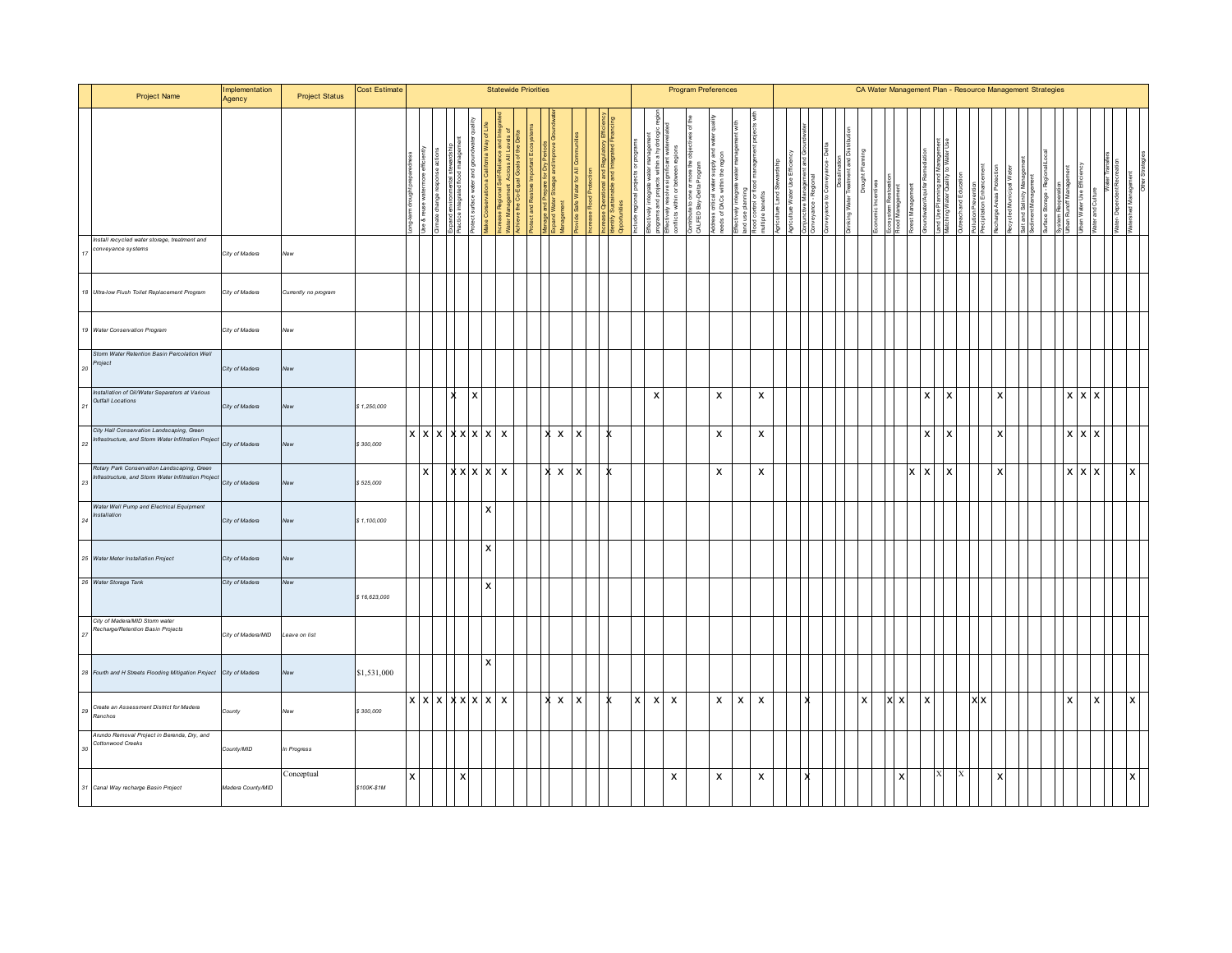|    | Project Name                                                                   | Implementation<br>Agency                 | <b>Project Status</b>                | Cost Estimate |                      |                           |              |          | <b>Statewide Priorities</b>                   |  |                                                            |                           |                                                                                                         |                           |                                                                                                                                  |                           | <b>Program Preferences</b>                                |                                                                |   |                                                                                                 |                      |          |                                        |                            |   |           |                           |         |              | CA Water Management Plan - Resource Management Strategies |       |  |  |     |   |              |              |  |
|----|--------------------------------------------------------------------------------|------------------------------------------|--------------------------------------|---------------|----------------------|---------------------------|--------------|----------|-----------------------------------------------|--|------------------------------------------------------------|---------------------------|---------------------------------------------------------------------------------------------------------|---------------------------|----------------------------------------------------------------------------------------------------------------------------------|---------------------------|-----------------------------------------------------------|----------------------------------------------------------------|---|-------------------------------------------------------------------------------------------------|----------------------|----------|----------------------------------------|----------------------------|---|-----------|---------------------------|---------|--------------|-----------------------------------------------------------|-------|--|--|-----|---|--------------|--------------|--|
|    |                                                                                |                                          |                                      |               | water<br>Jse & reuse |                           | integrated 1 |          | Water Management Ac<br>Achieve the Co-Equal G |  | ranage ano r-repare i<br>xpand Water Storage<br>lanagement |                           | '''∿'' <sup>caae O</sup> r <sup>oaau van anu rv<br/> dentfy Sustainable and Int<br/>Opportunities</sup> |                           | Effectively integrate water m<br>programs and projects within<br>Effectively resolve significal<br>conflicts within or between n |                           | Contribute to one or more the<br>CALFED Bay-Delta Program | šя<br>ã ≗<br>Address critical waters<br>needs of DACs within t |   | Effectively integrate was<br>land use planning<br>Flood control or flood m<br>multiple benefits | Agriculture Land Ste |          | Conjunctive Manag<br>Conveyance - Regi | <b>Drinking Water Trea</b> |   |           |                           | est Mar |              |                                                           |       |  |  |     |   |              |              |  |
|    | 32 Downtown Fresno River Project                                               | County/MID/City of<br>Madera             | Conceptual                           |               |                      |                           |              |          |                                               |  |                                                            |                           |                                                                                                         |                           |                                                                                                                                  |                           |                                                           |                                                                |   |                                                                                                 |                      |          |                                        |                            |   |           |                           |         |              |                                                           |       |  |  |     |   |              |              |  |
|    | 33 Root Creek Flood Control and Water Supply                                   | County/RCWD                              | Conceptual                           |               |                      |                           |              |          |                                               |  |                                                            |                           |                                                                                                         |                           |                                                                                                                                  |                           |                                                           |                                                                |   |                                                                                                 |                      |          |                                        |                            |   |           |                           |         |              |                                                           |       |  |  |     |   |              |              |  |
|    | 34 Ash Bypass Check Structure                                                  | CWD                                      | New                                  | \$1,000,000   |                      | $\mathsf{I} \mathsf{X}$   | $\mathsf{X}$ | <b>x</b> | $\boldsymbol{\mathsf{x}}$                     |  | X X                                                        |                           |                                                                                                         |                           | $\pmb{\mathsf{x}}$                                                                                                               |                           |                                                           | $\mathsf{x}$                                                   |   | $\mathsf{x}$                                                                                    |                      | $\times$ | xх                                     |                            |   |           |                           |         |              |                                                           |       |  |  |     |   |              |              |  |
|    | 35 Improved Water Level Control Structures in CWD CWD                          |                                          | Leave on list                        |               |                      |                           |              |          |                                               |  |                                                            |                           |                                                                                                         |                           |                                                                                                                                  |                           |                                                           |                                                                |   |                                                                                                 |                      |          |                                        |                            |   |           |                           |         |              |                                                           |       |  |  |     |   |              |              |  |
|    | 36 Improved Water Measurement Structures in CWD CWD                            |                                          | Leave on list                        |               |                      |                           |              |          |                                               |  |                                                            |                           |                                                                                                         |                           |                                                                                                                                  |                           |                                                           |                                                                |   |                                                                                                 |                      |          |                                        |                            |   |           |                           |         |              |                                                           |       |  |  |     |   |              |              |  |
|    | Land Acquisitions for Groundwater Recharge<br>$_{37}\enspace \textit{Basins}$  | CWD                                      | New                                  |               |                      |                           |              |          |                                               |  |                                                            |                           |                                                                                                         |                           |                                                                                                                                  |                           |                                                           |                                                                |   |                                                                                                 |                      |          |                                        |                            |   |           |                           |         |              |                                                           |       |  |  |     |   |              |              |  |
| 38 | Regulating/Recharge Basins in CWD - Berenda<br>Canal/Greenhills Basin          | CWD                                      | Leave on list                        |               |                      |                           |              |          |                                               |  |                                                            |                           |                                                                                                         |                           |                                                                                                                                  |                           |                                                           |                                                                |   |                                                                                                 |                      |          |                                        |                            |   |           |                           |         |              |                                                           |       |  |  |     |   |              |              |  |
|    | Regulating/Recharge Basins in CWD - Water<br>Supply Development Study          | CWD                                      | Awaiting Authorization               |               |                      |                           |              |          |                                               |  |                                                            |                           |                                                                                                         |                           |                                                                                                                                  |                           |                                                           |                                                                |   |                                                                                                 |                      |          |                                        |                            |   |           |                           |         |              |                                                           |       |  |  |     |   |              |              |  |
|    | 40 Replacement of Cast-in-Place Pipe                                           | CWD                                      | In Progress                          |               |                      |                           |              |          |                                               |  |                                                            |                           |                                                                                                         |                           |                                                                                                                                  |                           |                                                           |                                                                |   |                                                                                                 |                      |          |                                        |                            |   |           |                           |         |              |                                                           |       |  |  |     |   |              |              |  |
| 41 | Regulating/Recharge Basins in CWD b. Joint<br>use of City of Chowchilla Basins | CWD/City of<br>Chowchilla                | Leave on list                        |               |                      |                           |              |          |                                               |  |                                                            |                           |                                                                                                         |                           |                                                                                                                                  |                           |                                                           |                                                                |   |                                                                                                 |                      |          |                                        |                            |   |           |                           |         |              |                                                           |       |  |  |     |   |              |              |  |
|    | 42 Merced Irrigation District CWD Water Transfer                               | CWD/Merced ID                            | Scope of work & Feasibility<br>Study |               |                      |                           |              |          |                                               |  |                                                            |                           |                                                                                                         |                           |                                                                                                                                  |                           |                                                           |                                                                |   |                                                                                                 |                      |          |                                        |                            |   |           |                           |         |              |                                                           |       |  |  |     |   |              |              |  |
|    | 43 Expansion of CWD Service Area                                               | CWD/USBR                                 | In Process                           |               |                      |                           |              |          |                                               |  |                                                            |                           |                                                                                                         |                           |                                                                                                                                  |                           |                                                           |                                                                |   |                                                                                                 |                      |          |                                        |                            |   |           |                           |         |              |                                                           |       |  |  |     |   |              |              |  |
|    | 44 Surface Water Storage Reservoirs in CWD                                     | <b>CWD/USBR</b>                          | Leave on list                        |               |                      |                           |              |          |                                               |  |                                                            |                           |                                                                                                         |                           |                                                                                                                                  |                           |                                                           |                                                                |   |                                                                                                 |                      |          |                                        |                            |   |           |                           |         |              |                                                           |       |  |  |     |   |              |              |  |
|    | Fairmead Green Infrastructure and Dry Well<br>as <i>Improvements</i>           | <b>Fairmead Community</b><br>and Friends | New                                  | \$1,200,000   |                      | x  x  x  x  x  x  x       |              |          |                                               |  | X X                                                        | $\boldsymbol{\mathsf{x}}$ |                                                                                                         | $\boldsymbol{\mathsf{x}}$ |                                                                                                                                  | $X$ $X$                   |                                                           | $\boldsymbol{\mathsf{x}}$                                      |   | $\pmb{\mathsf{X}}$                                                                              |                      |          |                                        |                            | X |           | $\pmb{\times}$            |         |              |                                                           | x x x |  |  | X X | X |              | $\mathsf{x}$ |  |
|    | -<br>San Joaquin Riverflood water Ground Water<br>46<br>46                     | Gravelly Ford WD                         |                                      | \$1,972,800   |                      | x   x   x   x   x   x   x |              |          |                                               |  | x x                                                        |                           |                                                                                                         | X                         | $\boldsymbol{\mathsf{x}}$                                                                                                        | $\boldsymbol{\mathsf{x}}$ |                                                           |                                                                | x |                                                                                                 | $x \mathbf{x}$       |          | $X$ $X$                                |                            |   | <b>XX</b> | $\boldsymbol{\mathsf{x}}$ |         | <b>x x x</b> |                                                           | x     |  |  |     |   | $x \times x$ | <b>X</b>     |  |
|    | 47 Flooding of Existing Pasturelands                                           | Gravelly Ford WD                         | New                                  | \$3,000,000   |                      | x   x   x   x   x   x   x |              |          |                                               |  | x x                                                        |                           |                                                                                                         | $\boldsymbol{\mathsf{x}}$ |                                                                                                                                  | $x \mid x$                |                                                           | $\boldsymbol{\mathsf{x}}$                                      |   | $\pmb{\times}$                                                                                  |                      |          |                                        |                            | x |           | X                         |         |              |                                                           | X     |  |  |     |   |              |              |  |
|    | 48 Automation and SCADA                                                        | Gravelly Ford WD                         |                                      | \$750,000     |                      | 1x                        |              |          |                                               |  |                                                            |                           |                                                                                                         |                           | $\pmb{\times}$                                                                                                                   | $\pmb{\mathsf{x}}$        |                                                           |                                                                |   |                                                                                                 |                      |          |                                        |                            |   |           |                           |         |              |                                                           |       |  |  |     |   |              |              |  |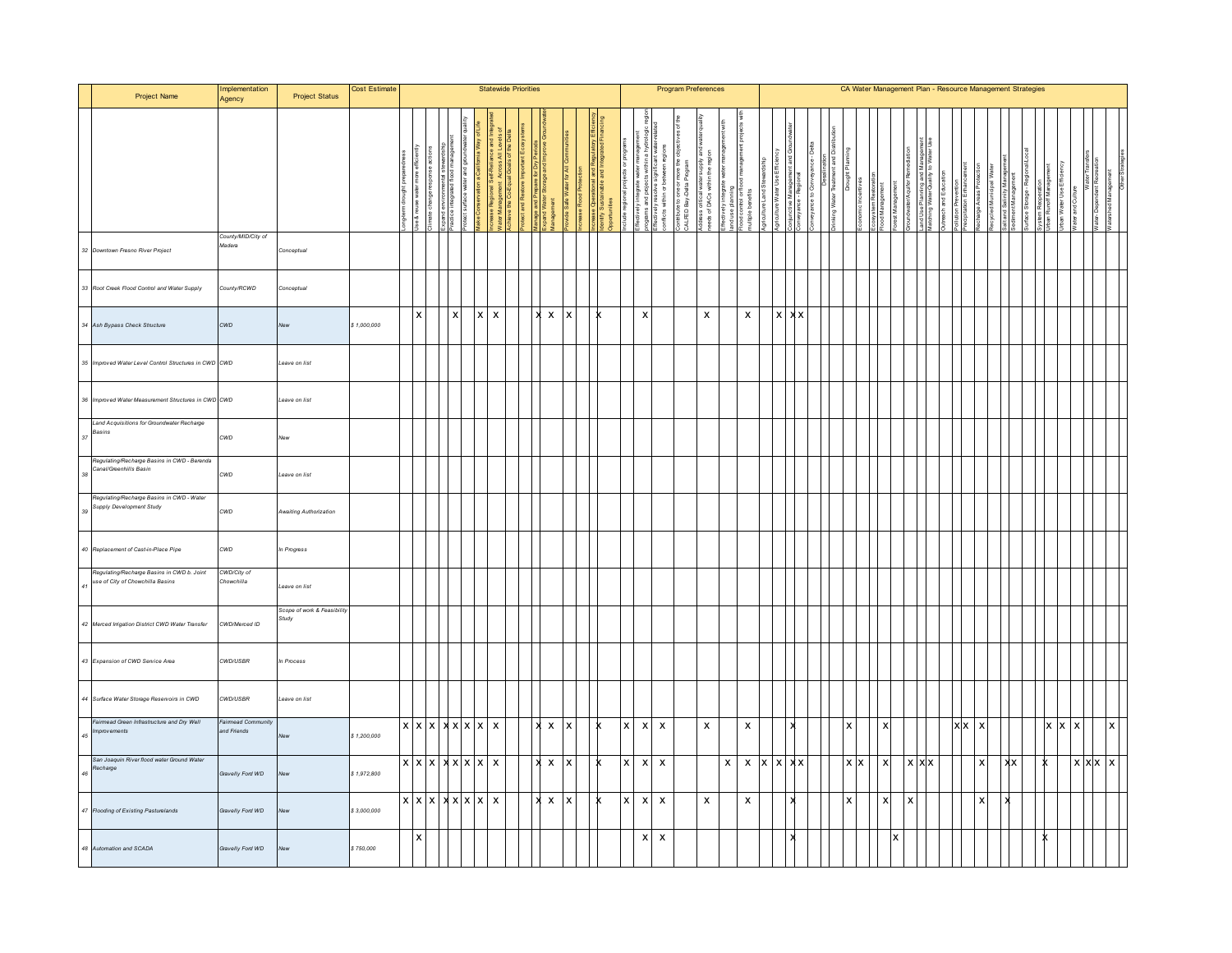|    | Project Name                                                             | Implementation<br>Agency | <b>Project Status</b> | <b>Cost Estimate</b> |                |              |    |              | <b>Statewide Priorities</b>                |                 |              |              |                           |          |      |   |                | <b>Program Preferences</b>                |               |                                                                    |              |                           |  |              |  |  |  |  |  | CA Water Management Plan - Resource Management Strategies |                           |  |        |  |              |  |
|----|--------------------------------------------------------------------------|--------------------------|-----------------------|----------------------|----------------|--------------|----|--------------|--------------------------------------------|-----------------|--------------|--------------|---------------------------|----------|------|---|----------------|-------------------------------------------|---------------|--------------------------------------------------------------------|--------------|---------------------------|--|--------------|--|--|--|--|--|-----------------------------------------------------------|---------------------------|--|--------|--|--------------|--|
|    |                                                                          |                          |                       |                      |                |              |    |              |                                            |                 |              |              |                           |          | ties |   |                | ā<br>within<br>Effectively<br>conflicts w | 凛<br>ÆD<br>ਵੋ | នី ភី<br>Transm<br>Within<br>Address critical v<br>reeds of DACs v |              | $\frac{16}{2}$            |  |              |  |  |  |  |  |                                                           |                           |  | i esn. |  |              |  |
|    | 49 Berenda Slough Arundo removal                                         | Madera County            | New                   | \$1,000,000          | $x \mathbf{X}$ |              |    | $x \times x$ |                                            |                 |              |              |                           |          |      |   | $\pmb{\times}$ | $\boldsymbol{\mathsf{x}}$                 |               | $\boldsymbol{\mathsf{x}}$                                          | $\mathsf{x}$ | $\pmb{\mathsf{X}}$        |  | $x \times x$ |  |  |  |  |  |                                                           |                           |  |        |  | X            |  |
|    | 50 Broadview Terrace Sewer System                                        | Madera County            | New                   |                      |                |              |    |              |                                            |                 |              |              |                           |          |      |   |                |                                           |               |                                                                    |              |                           |  |              |  |  |  |  |  |                                                           |                           |  |        |  |              |  |
|    | 51 Retirement of Irrigated Agricultural Lands                            | Madera County            | Conceptual            |                      |                |              |    |              |                                            |                 |              |              |                           |          |      |   |                |                                           |               |                                                                    |              |                           |  |              |  |  |  |  |  |                                                           |                           |  |        |  |              |  |
| 52 | Subsidence around the Bypass & Red Top area<br>in Madera                 | Madera County            | New                   |                      |                |              |    |              |                                            |                 |              |              |                           |          |      |   |                |                                           |               |                                                                    |              |                           |  |              |  |  |  |  |  |                                                           |                           |  |        |  |              |  |
| 53 | Cottonwood Creek Channel Clearing and Levee<br>Repairs                   | Madera County            | New                   | \$100,000            | $x \mid x$     |              |    |              | x x                                        |                 | ×            | $\mathsf{x}$ | $\boldsymbol{\mathsf{x}}$ |          |      |   | $\times$       | $\mathsf{x}$                              |               | $\mathsf{x}$                                                       | $\mathsf{x}$ | $\boldsymbol{\mathsf{x}}$ |  | $X$ $X$      |  |  |  |  |  |                                                           |                           |  |        |  | x            |  |
|    | 54 Cottonwood Creek Stormwater Capture Structure Madera County           |                          | New                   | \$100,000            |                | $\mathsf{X}$ |    | $x \times$   |                                            |                 |              |              |                           |          |      |   |                |                                           |               |                                                                    |              | $\boldsymbol{\mathsf{x}}$ |  |              |  |  |  |  |  |                                                           |                           |  |        |  |              |  |
| 55 | SA 14 Chuk Chanse Subdivision Sewer System<br>and Storm Drainage repairs | Madera County            | New                   |                      |                |              |    |              |                                            |                 |              |              |                           |          |      |   |                |                                           |               |                                                                    |              |                           |  |              |  |  |  |  |  |                                                           |                           |  |        |  |              |  |
| 56 | Dry Creek Channel Clearing and<br>Levee/Embankment Repairs               | Madera County            | New                   | \$100,000            | $X$ $X$        |              |    |              | $\overline{x}$ x $x$ x $\overline{x}$      |                 | $\mathbf{x}$ | $\mathsf{x}$ | $\mathsf{x}$              |          |      |   | $X$ $X$        |                                           |               | $\mathsf{x}$                                                       | X            | X                         |  | $X \times X$ |  |  |  |  |  |                                                           |                           |  |        |  | $\mathsf{x}$ |  |
|    | 57 Fairmead - New Well                                                   | Madera County            |                       |                      |                |              |    |              |                                            |                 |              |              |                           |          |      |   |                |                                           |               |                                                                    |              |                           |  |              |  |  |  |  |  |                                                           |                           |  |        |  |              |  |
| 58 | Fairmead - Sewer Treatment Plant/Sewer System<br>$(MD-33)$               | Madera County            | New                   |                      |                |              |    |              |                                            |                 |              |              |                           |          |      |   |                |                                           |               |                                                                    |              |                           |  |              |  |  |  |  |  |                                                           |                           |  |        |  |              |  |
| 59 | Fresno River channel clearing and Levee<br><b>Embankment Repairs</b>     | Madera County            | New                   | \$100,000            | <b>XX</b>      |              |    |              | $\overline{[x \times ]} \times   \times  $ | $x \mid x$      |              |              | lx I                      | x        |      |   | $X$ $X$        |                                           |               | $\mathsf{x}$                                                       | $\mathsf{x}$ | $\mathsf{x}$              |  | $x \times x$ |  |  |  |  |  |                                                           |                           |  |        |  | $\mathsf{x}$ |  |
|    | 60 Groundwater Management Plan Update                                    | Madera County            | New                   |                      |                |              |    |              |                                            |                 |              |              |                           |          |      |   |                |                                           |               |                                                                    |              |                           |  |              |  |  |  |  |  |                                                           |                           |  |        |  |              |  |
|    | 61 Paula Road Drywell Stormwater Recharge                                | Madera County            |                       | \$50,000             | <b>XX</b>      |              | lх |              | $X$ $X$ $X$                                | $x \rightarrow$ |              |              | $\mathsf{X}$              |          |      |   | $\pmb{\times}$ |                                           |               |                                                                    | $\mathsf{x}$ | $\boldsymbol{\mathsf{x}}$ |  |              |  |  |  |  |  | x                                                         | $\boldsymbol{\mathsf{x}}$ |  |        |  |              |  |
|    | 62 Brockman Park Flood Control Basin Project                             | Madera County            |                       | \$1,000,000          | $x \mid x$     |              |    |              | $ x $ $ x $ $x$                            | $\mathsf{x}$    |              |              | $\mathsf{X}$              | <b>x</b> |      | X | $x \mid x$     |                                           |               | $\mathsf{x}$                                                       | $\mathsf{x}$ | $\boldsymbol{\mathsf{x}}$ |  |              |  |  |  |  |  |                                                           |                           |  |        |  |              |  |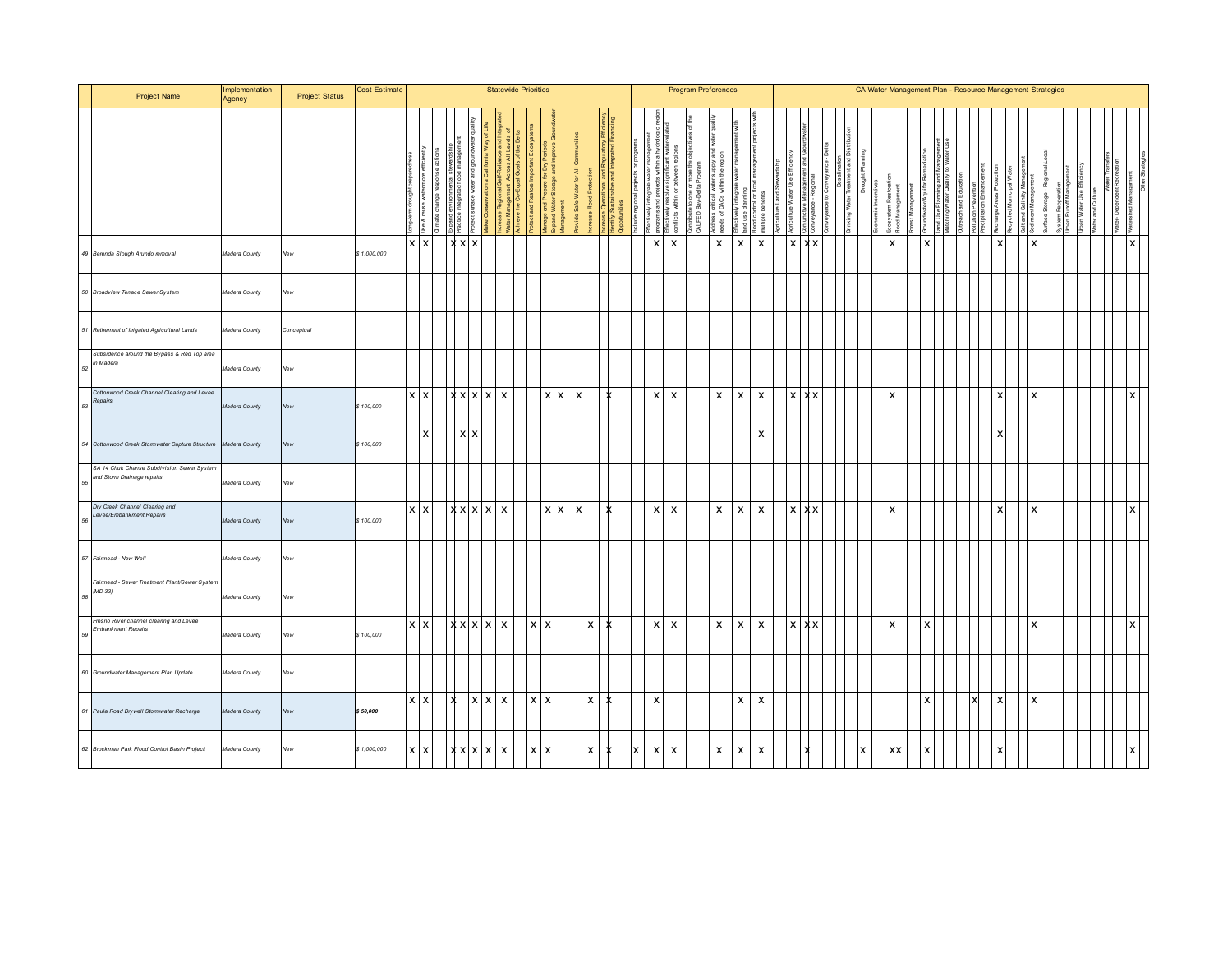|    | Project Name                                                                | Implementation<br>Agency                                     | <b>Project Status</b> | Cost Estimate |                                        |                    |              |                           | <b>Statewide Priorities</b>           |                           |                                                                |                                          |   |                               |                             |                                                       | <b>Program Preferences</b>                                          |                                              |                                                         |                           |                                                                                            |                 |  |            |                |   |                            | CA Water Management Plan - Resource Management Strategies |  |                           |  |  |                              |                         |   |  |
|----|-----------------------------------------------------------------------------|--------------------------------------------------------------|-----------------------|---------------|----------------------------------------|--------------------|--------------|---------------------------|---------------------------------------|---------------------------|----------------------------------------------------------------|------------------------------------------|---|-------------------------------|-----------------------------|-------------------------------------------------------|---------------------------------------------------------------------|----------------------------------------------|---------------------------------------------------------|---------------------------|--------------------------------------------------------------------------------------------|-----------------|--|------------|----------------|---|----------------------------|-----------------------------------------------------------|--|---------------------------|--|--|------------------------------|-------------------------|---|--|
|    |                                                                             |                                                              |                       |               |                                        |                    |              |                           | Vater Management<br>chieve the Co-Equ | rolect and Restore        | Aanage and Prepare for<br>Expand Water Storage a<br>Aanagement | ovide Safe Water for All<br>crease Flood |   | <b>Settimuddes</b><br>tentify | projects<br>volude regional | of the should bue suu aformation.<br>The summark with | Ť<br>more the<br>ś<br>: flectively resolve:<br>onflicts within or b | Contribute to one or m<br>CALFED Bay-Delta P | '≗<br>Address critical waters<br>needs of DACs within t |                           | ਾ∾∽ ਦਾ ਦਾ ਦਾ ਦਾ ਜਾਂਦਾ ਹੈ।<br>ਬਲd use planning<br>ਜੋ⊙d control or flox<br>nultiple benefits | griculture Land |  |            |                |   | <b>bundwate</b> if Aquifer | anu Ose Fiairiing and<br>fatching Water Quality           |  |                           |  |  | Runoff Manag<br>Water Use Ef | Vater and               |   |  |
|    | Hidden Lakes water treatment and collection<br>systems repair               | Madera County                                                | New                   |               |                                        |                    |              |                           |                                       |                           |                                                                |                                          |   |                               |                             |                                                       |                                                                     |                                              |                                                         |                           |                                                                                            |                 |  |            |                |   |                            |                                                           |  |                           |  |  |                              |                         |   |  |
|    | 64 Indian Lakes Pond Dredging and Clearing                                  | Madera County                                                | New                   |               |                                        |                    |              |                           |                                       |                           |                                                                |                                          |   |                               |                             |                                                       |                                                                     |                                              |                                                         |                           |                                                                                            |                 |  |            |                |   |                            |                                                           |  |                           |  |  |                              |                         |   |  |
|    | 65 Madera Ranchos Floodway Recharge                                         | Madera County                                                | New                   | \$350,000     | $x \mid x \mid x \mid x \mid x \mid x$ |                    |              |                           |                                       | x                         |                                                                | $\vert x \vert$                          | x |                               | $x \mid x$                  |                                                       | $\boldsymbol{\mathsf{x}}$                                           |                                              | $\pmb{\mathsf{X}}$                                      | $\boldsymbol{\mathsf{x}}$ | $\boldsymbol{\mathsf{x}}$                                                                  |                 |  |            | $\pmb{\times}$ | X | X                          |                                                           |  | $\pmb{\times}$            |  |  | x                            | $\mathsf{I} \mathsf{x}$ | X |  |
|    | 66 MD - 6 Water Reliability Project                                         | Madera County                                                |                       |               |                                        |                    |              |                           |                                       |                           |                                                                |                                          |   |                               |                             |                                                       |                                                                     |                                              |                                                         |                           |                                                                                            |                 |  |            |                |   |                            |                                                           |  |                           |  |  |                              |                         |   |  |
|    | 67 MD - 8 North Fork Sewer System Repair                                    | Madera County                                                | lew                   |               |                                        |                    |              |                           |                                       |                           |                                                                |                                          |   |                               |                             |                                                       |                                                                     |                                              |                                                         |                           |                                                                                            |                 |  |            |                |   |                            |                                                           |  |                           |  |  |                              |                         |   |  |
|    | 68 MD-10A Sewer System                                                      | Madera County                                                | New                   |               |                                        |                    |              |                           |                                       |                           |                                                                |                                          |   |                               |                             |                                                       |                                                                     |                                              |                                                         |                           |                                                                                            |                 |  |            |                |   |                            |                                                           |  |                           |  |  |                              |                         |   |  |
|    | 69 MD-10A Storm water and flood control system                              | Madera County                                                | New                   |               |                                        |                    |              |                           |                                       |                           |                                                                |                                          |   |                               |                             |                                                       |                                                                     |                                              |                                                         |                           |                                                                                            |                 |  |            |                |   |                            |                                                           |  |                           |  |  |                              |                         |   |  |
| 70 | MD-22A Oakhurst Sewer Main Project                                          | Madera County                                                | New                   | \$390,000     | $\boldsymbol{\mathsf{x}}$              |                    | $x \times x$ |                           | $\,$ X                                | $\boldsymbol{\mathsf{x}}$ | $\boldsymbol{\mathsf{X}}$                                      |                                          |   |                               | $\mathbf x$                 |                                                       |                                                                     |                                              | x                                                       |                           | x                                                                                          |                 |  | x          |                |   |                            | $X$ $X$                                                   |  |                           |  |  |                              |                         |   |  |
|    | MD - 95 well water supply reliability project                               | Madera County                                                | New                   |               |                                        |                    |              |                           |                                       |                           |                                                                |                                          |   |                               |                             |                                                       |                                                                     |                                              |                                                         |                           |                                                                                            |                 |  |            |                |   |                            |                                                           |  |                           |  |  |                              |                         |   |  |
|    | Parksdale water meter water conservation<br>Project                         | Madera County                                                | New                   |               |                                        |                    |              |                           |                                       |                           |                                                                |                                          |   |                               |                             |                                                       |                                                                     |                                              |                                                         |                           |                                                                                            |                 |  |            |                |   |                            |                                                           |  |                           |  |  |                              |                         |   |  |
| 73 | Parkwood Water meter water conservation<br>mject                            | Madera County                                                | New                   |               |                                        |                    |              |                           |                                       |                           |                                                                |                                          |   |                               |                             |                                                       |                                                                     |                                              |                                                         |                           |                                                                                            |                 |  |            |                |   |                            |                                                           |  |                           |  |  |                              |                         |   |  |
|    | 74 Parkwood Well Water Supply Reliability Project                           | Madera County                                                | New                   |               |                                        |                    |              |                           |                                       |                           |                                                                |                                          |   |                               |                             |                                                       |                                                                     |                                              |                                                         |                           |                                                                                            |                 |  |            |                |   |                            |                                                           |  |                           |  |  |                              |                         |   |  |
|    | 75 Ranchos/Brockman Park Multi Use Basin                                    | Madera County                                                | New                   |               |                                        |                    |              |                           |                                       |                           |                                                                |                                          |   |                               |                             |                                                       |                                                                     |                                              |                                                         |                           |                                                                                            |                 |  |            |                |   |                            |                                                           |  |                           |  |  |                              |                         |   |  |
|    | 76 Rampage Vineyards Recharge Facility                                      | Madera County                                                | New                   | \$100,000     | $x \mid x$                             |                    |              | $x \times x$              |                                       | $\pmb{\times}$            |                                                                | $\boldsymbol{\mathsf{x}}$                |   |                               |                             |                                                       |                                                                     |                                              |                                                         |                           | $\pmb{\mathsf{x}}$                                                                         |                 |  |            |                |   |                            |                                                           |  | $\boldsymbol{\mathsf{x}}$ |  |  |                              |                         |   |  |
|    | 77 Root Creek Detention Facility                                            | Madera County                                                | New                   |               |                                        |                    |              |                           |                                       |                           |                                                                |                                          |   |                               |                             |                                                       |                                                                     |                                              |                                                         |                           |                                                                                            |                 |  |            |                |   |                            |                                                           |  |                           |  |  |                              |                         |   |  |
| 78 | Studies necessary to fabricate and install new<br>otable water storage tank | Madera County<br>Public Works for<br>$CSA-1$<br>ndian Lakes) |                       |               | x                                      | $\pmb{\mathsf{x}}$ | x            | $\pmb{\times}$            |                                       |                           |                                                                | l x                                      |   |                               |                             |                                                       |                                                                     |                                              | x                                                       |                           |                                                                                            |                 |  | $x \mid x$ |                |   |                            | $\boldsymbol{\mathsf{x}}$                                 |  |                           |  |  |                              |                         |   |  |
|    | Feasibility study to put idle well #4 back into<br>oduction                 | Madera County<br>Public<br>Works for CSA-1<br>(Indian Lakes) | ew                    |               | $x \times x$                           |                    | ×            | $\boldsymbol{\mathsf{x}}$ |                                       |                           |                                                                | <b>x</b>                                 |   |                               |                             |                                                       |                                                                     |                                              | X                                                       |                           |                                                                                            |                 |  | $x \mid x$ |                |   |                            |                                                           |  |                           |  |  |                              |                         |   |  |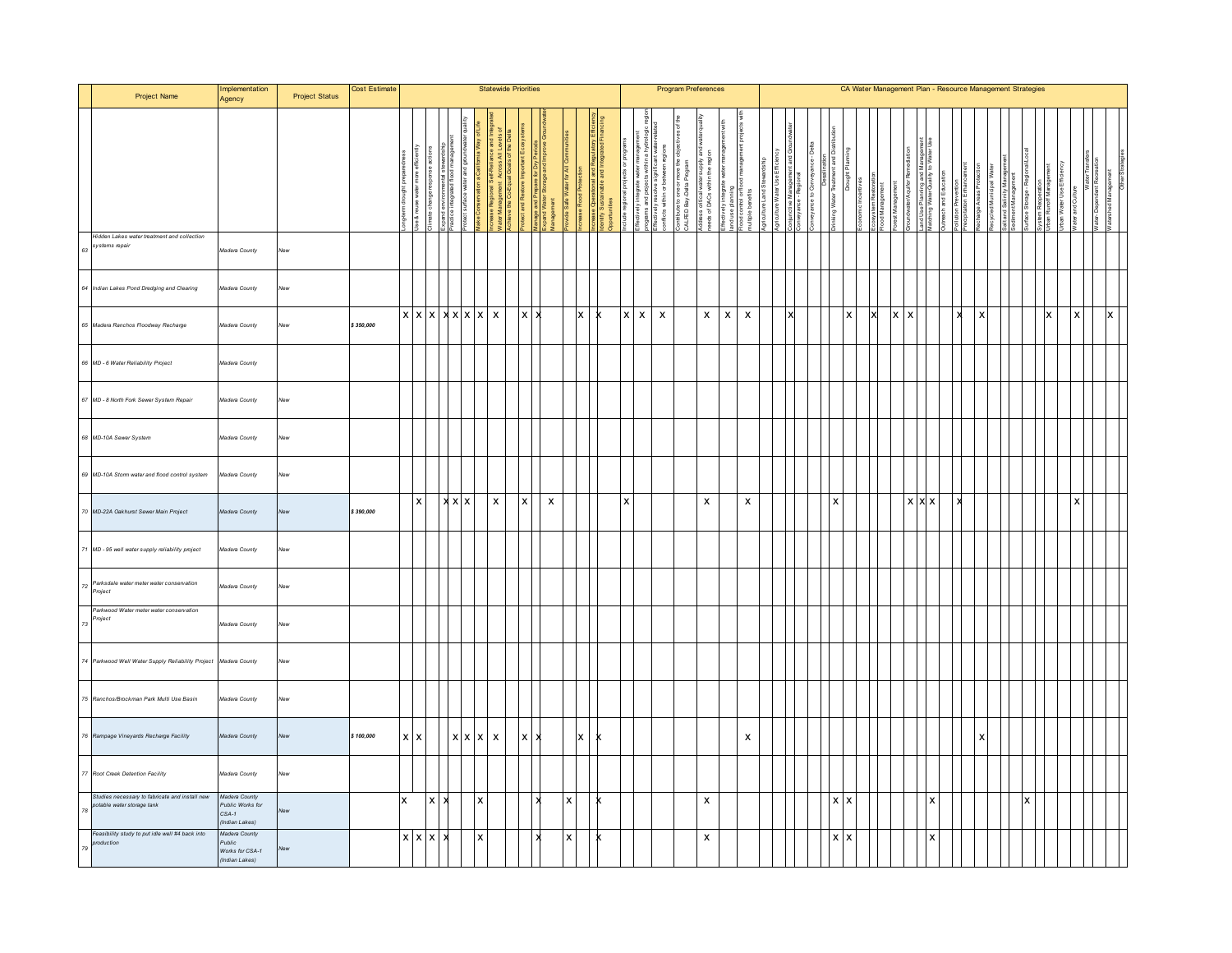| Project Name                                                                                  | Implementation<br>Agency                                      | <b>Project Status</b> | Cost Estimate |              |                   |                                 |                   | <b>Statewide Priorities</b>                 |                 |              |              | <b>Program Preferences</b><br>នី ៩ិ<br>ddress critical water<br>eeds of DACs within<br>$\overline{5}$<br>efits<br>within<br>â<br>ple be<br>ALFED<br>ic <sub>ts</sub><br>$\boldsymbol{\mathsf{x}}$<br>$\mathsf{x}$<br>$\mathsf X$<br>X<br>X |  |  |                    |                           |                           |  |                           |                           |                           |  |              |    |  |                           |    |   |   |  |      |  |            | CA Water Management Plan - Resource Management Strategies |    |                           |                           |               |                           |                    |            |
|-----------------------------------------------------------------------------------------------|---------------------------------------------------------------|-----------------------|---------------|--------------|-------------------|---------------------------------|-------------------|---------------------------------------------|-----------------|--------------|--------------|--------------------------------------------------------------------------------------------------------------------------------------------------------------------------------------------------------------------------------------------|--|--|--------------------|---------------------------|---------------------------|--|---------------------------|---------------------------|---------------------------|--|--------------|----|--|---------------------------|----|---|---|--|------|--|------------|-----------------------------------------------------------|----|---------------------------|---------------------------|---------------|---------------------------|--------------------|------------|
|                                                                                               |                                                               |                       |               |              |                   |                                 |                   |                                             |                 |              |              |                                                                                                                                                                                                                                            |  |  |                    |                           |                           |  |                           |                           |                           |  |              |    |  |                           |    |   |   |  | Wate |  |            |                                                           |    |                           |                           | ater Use Effi |                           |                    |            |
| 80 Studies necessary to drill new domestic water                                              | Madera County Public New<br>Works for CSA-1<br>(Indian Lakes) |                       |               | x            |                   |                                 |                   | $\overline{\mathbf{x}}$                     |                 | $\mathbf{x}$ |              |                                                                                                                                                                                                                                            |  |  |                    |                           |                           |  |                           |                           |                           |  |              |    |  | $x \mid x$                |    |   |   |  | l x  |  |            |                                                           |    |                           |                           |               |                           |                    |            |
| Replace standard water meters with Smart<br>neters                                            | Madera County<br>Public<br>Works for CSA-1<br>(Indian Lakes)  | <b>New</b>            |               | $x \times x$ |                   |                                 |                   | $\boldsymbol{\mathsf{x}}$                   |                 |              |              |                                                                                                                                                                                                                                            |  |  |                    |                           |                           |  |                           |                           |                           |  |              |    |  | $\boldsymbol{\mathsf{x}}$ | x  |   |   |  |      |  |            |                                                           |    |                           |                           |               | X                         |                    |            |
| 82 Water treatment equipment for idle Well #4                                                 | Madera County<br>Public<br>Works for CSA-1<br>(Indian Lakes   | <b>New</b>            |               | $X$ $X$ $X$  |                   |                                 |                   | X                                           |                 |              |              |                                                                                                                                                                                                                                            |  |  |                    |                           |                           |  | $\boldsymbol{\mathsf{x}}$ |                           |                           |  |              |    |  | <b>XX</b>                 |    |   |   |  |      |  |            |                                                           |    |                           |                           |               |                           |                    |            |
| Replacement well and connection to water<br>delivery system                                   | Madera County<br>Public<br>Works for CSA-1<br>(Indian Lakes   | New                   |               | x            |                   |                                 | X                 |                                             |                 |              |              | x                                                                                                                                                                                                                                          |  |  |                    |                           |                           |  | $\boldsymbol{\mathsf{x}}$ |                           |                           |  |              |    |  | $\mathsf{x}$              | x  |   |   |  |      |  |            |                                                           |    |                           |                           |               |                           |                    |            |
| 84 Water storage tank and installation                                                        | Madera County<br>Public<br>Works for CSA-1<br>(Indian Lakes   | New                   |               | x            | <b>X</b>          |                                 |                   | $\boldsymbol{\mathsf{x}}$                   |                 |              |              | X                                                                                                                                                                                                                                          |  |  |                    |                           |                           |  | $\pmb{\mathsf{x}}$        |                           |                           |  |              |    |  | $\mathsf{x}$              |    |   |   |  |      |  |            |                                                           |    |                           |                           |               |                           |                    |            |
| Bonadelle Ranchos Groundwater Recharge<br>mject                                               | Madera County or<br>SEMCU                                     | New                   |               |              |                   |                                 |                   |                                             |                 |              |              |                                                                                                                                                                                                                                            |  |  |                    |                           |                           |  |                           |                           |                           |  |              |    |  |                           |    |   |   |  |      |  |            |                                                           |    |                           |                           |               |                           |                    |            |
| Illegal Marijuana grow site clean-up - Hazardous Madera<br>waste, Rodenticides, grow supplies | County/CRCD/ Y/S<br>RC&D                                      | New                   |               |              |                   |                                 |                   |                                             |                 |              |              |                                                                                                                                                                                                                                            |  |  |                    |                           |                           |  |                           |                           |                           |  |              |    |  |                           |    |   |   |  |      |  |            |                                                           |    |                           |                           |               |                           |                    |            |
| Western Madera County Subsidence Solutions -<br>Shallow Water Supply Replacement Wells        | Chowchilla Water<br>District                                  | Conceptual            |               |              |                   |                                 |                   |                                             |                 |              |              |                                                                                                                                                                                                                                            |  |  |                    |                           |                           |  |                           |                           |                           |  |              |    |  |                           |    |   |   |  |      |  |            |                                                           |    |                           |                           |               |                           |                    |            |
| Western Madera County Subsidence Solutions - Chowchilla Water<br>Recharge Ponds and Turnouts  | District                                                      | Conceptual            |               |              |                   |                                 |                   |                                             |                 |              |              |                                                                                                                                                                                                                                            |  |  |                    |                           |                           |  |                           |                           |                           |  |              |    |  |                           |    |   |   |  |      |  |            |                                                           |    |                           |                           |               |                           |                    |            |
| Western Madera County Subsidence Solutions -<br>Surface Water Distribution System             | Chowchilla Water<br>District                                  | Conceptual            |               |              |                   |                                 |                   |                                             |                 |              |              |                                                                                                                                                                                                                                            |  |  |                    |                           |                           |  |                           |                           |                           |  |              |    |  |                           |    |   |   |  |      |  |            |                                                           |    |                           |                           |               |                           |                    |            |
| 90 Muddy Falls Stormwater Project                                                             | North Fork Rancheria<br>of Mono Indians of<br>California      | New                   | \$100,000     |              |                   |                                 | $x \mid x \mid x$ |                                             | $\vert x \vert$ |              |              |                                                                                                                                                                                                                                            |  |  |                    |                           |                           |  |                           | $\mathsf{x}$              | $\boldsymbol{\mathsf{x}}$ |  |              |    |  |                           |    |   | x |  |      |  |            |                                                           |    |                           |                           |               |                           |                    | $x \times$ |
| Root Creek Avenue 10 Intentional Recharge<br>Project                                          | Root Creek Water<br>District                                  | In design             | \$4,200,000   |              |                   | $x \mid x \mid x \mid x \mid x$ |                   | $\pmb{\mathsf{X}}$                          |                 |              | $\mathsf{x}$ | x                                                                                                                                                                                                                                          |  |  | $\pmb{\mathsf{x}}$ | $\boldsymbol{\mathsf{x}}$ | $\boldsymbol{\mathsf{x}}$ |  |                           | $\boldsymbol{\mathsf{x}}$ | $\pmb{\mathsf{x}}$        |  |              | xх |  |                           |    |   |   |  |      |  | <b>XX</b>  |                                                           | x  | l X                       | $\boldsymbol{\mathsf{x}}$ | l X           | $\boldsymbol{\mathsf{x}}$ | $\pmb{\mathsf{x}}$ |            |
| 92 Root Creek Parkway Water Conservation Project                                              | Root Creek Water<br>District                                  | In design             | \$2,200,000   |              | $x \mid x \mid x$ | X X X                           |                   |                                             |                 |              |              |                                                                                                                                                                                                                                            |  |  | x                  | $\boldsymbol{\mathsf{x}}$ | $\boldsymbol{\mathsf{x}}$ |  |                           | $\mathsf{x}$              | $\mathsf{x}$              |  |              | xх |  |                           |    |   |   |  |      |  | <b>XIX</b> |                                                           | ΙX | $\boldsymbol{\mathsf{x}}$ | <b>X</b>                  | <b>X</b>      | $\boldsymbol{\mathsf{x}}$ | x                  |            |
| 93 Agricultural Irrigation Systems Expansion                                                  | Root Creek Water<br>District                                  | New                   | \$7,750,000   |              |                   | x x x x x x                     |                   |                                             |                 |              |              |                                                                                                                                                                                                                                            |  |  | x                  | $\boldsymbol{\mathsf{x}}$ | $\boldsymbol{\mathsf{x}}$ |  |                           | $\mathsf{x}$              | $\mathsf{x}$              |  | $x \times x$ |    |  |                           | x. | x | X |  |      |  |            |                                                           |    |                           |                           |               | $\boldsymbol{x}$          | $x \times x$       |            |
| 94 Root Creek Road 35 Recharge Basin                                                          | Root Creek Water<br>District                                  | <b>New</b>            | \$6,000,000   |              | $x \times x$      |                                 | $x \times x$      | $\boldsymbol{\mathsf{x}}$                   | $\mathsf{X}$    |              |              |                                                                                                                                                                                                                                            |  |  | $\mathsf{x}$       | $\mathsf{x}$              | $\mathsf{x}$              |  |                           | $\pmb{\mathsf{X}}$        | X                         |  | <b>xxx</b>   |    |  |                           | x. | x | x |  |      |  |            |                                                           |    |                           |                           |               |                           | $x \times x$       |            |
| 95 Chowchilla Bypass Tumouts                                                                  | Red Top Area                                                  | <b>New</b>            | \$1,500,000   | $x \mid x$   |                   | $\boldsymbol{\mathsf{x}}$       |                   | $\pmb{\times}$<br>$\boldsymbol{\mathsf{x}}$ | $\mathsf{x}$    |              |              |                                                                                                                                                                                                                                            |  |  |                    | $\mathsf{x}$              |                           |  |                           |                           | x                         |  |              | xх |  |                           |    |   |   |  |      |  |            |                                                           |    |                           |                           |               |                           |                    |            |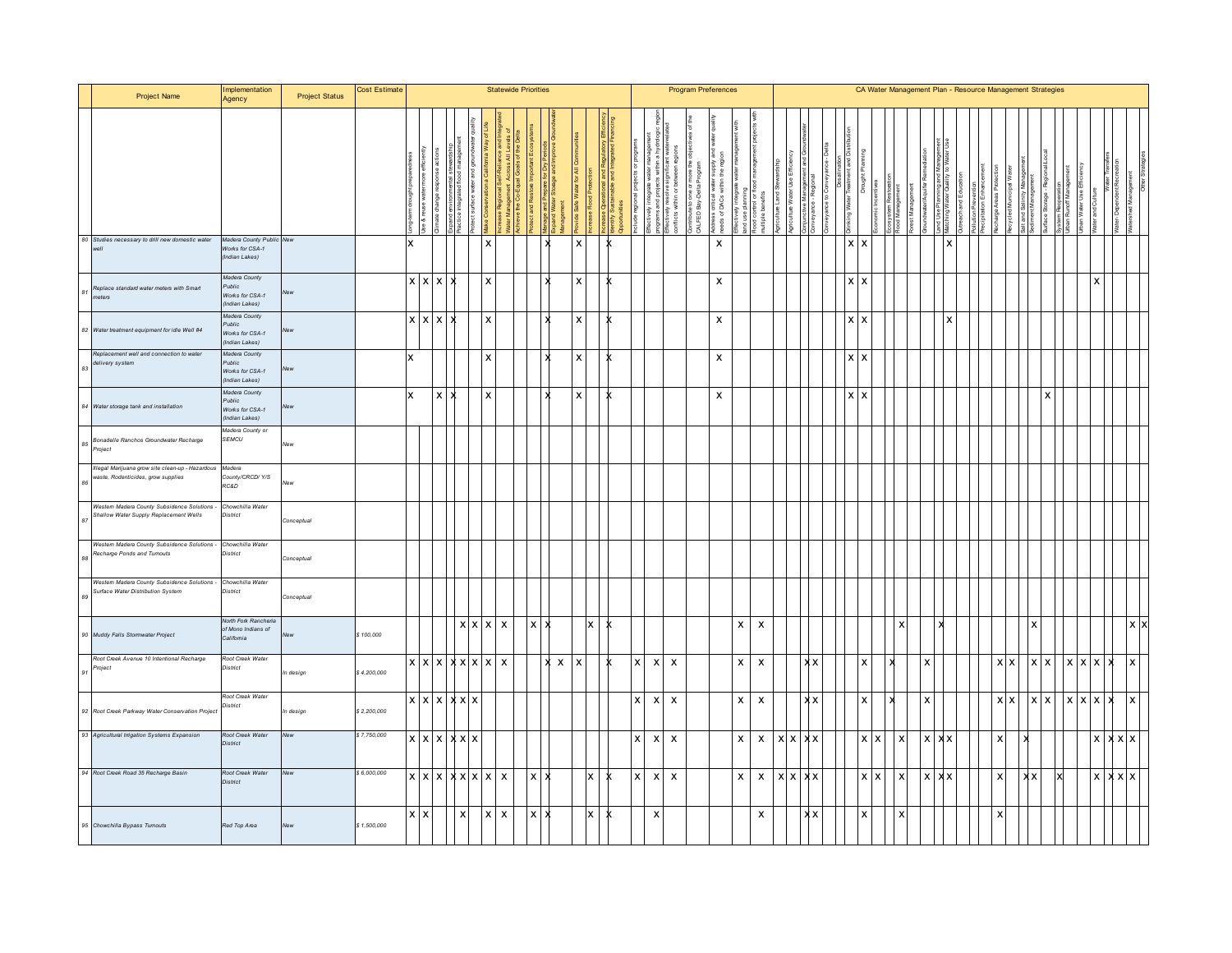|     | Project Name                                                   | Implementation<br>Agency                | <b>Project Status</b>      | Cost Estimate |              |             |                                              |             |                           | <b>Statewide Priorities</b> |                  |  |    |   |                  |                           |                        | <b>Program Preferences</b> |                                                        |              |                                          |     |     |  |              | CA Water Management Plan - Resource Management Strategies |              |              |         |   |   |  |                                        |  |  |  |
|-----|----------------------------------------------------------------|-----------------------------------------|----------------------------|---------------|--------------|-------------|----------------------------------------------|-------------|---------------------------|-----------------------------|------------------|--|----|---|------------------|---------------------------|------------------------|----------------------------|--------------------------------------------------------|--------------|------------------------------------------|-----|-----|--|--------------|-----------------------------------------------------------|--------------|--------------|---------|---|---|--|----------------------------------------|--|--|--|
|     |                                                                |                                         |                            |               |              |             |                                              |             |                           |                             |                  |  |    |   |                  | g                         | Σ<br>within<br>nflicts | Delta<br>CALFED Bay        | នី ៩ិ<br>votress critical water<br>eeds of DACs within |              | lood control or fic<br>hultiple benefits | m   |     |  |              |                                                           |              |              |         |   |   |  | ystem resuperation<br>Jiban Runoff Man |  |  |  |
| 96  | Eastside Bypass Flood Water Diversion and<br>Recharge Project  | Red Top Area                            | New                        | \$1,500,000   |              |             | x x x x x x                                  |             |                           |                             | $x \overline{)}$ |  | lx | k | $\boldsymbol{x}$ | $\pmb{\times}$            |                        |                            |                                                        | $\mathsf{x}$ | $\pmb{\mathsf{x}}$                       |     | x x |  | $\mathsf{X}$ |                                                           | $x \times$   |              | $X$ $X$ |   | x |  |                                        |  |  |  |
|     | 97 Madera County Drain Wells (Recharge Wells)                  | SEMCU                                   | Ready for Construction     | \$1,000,000   | ХX           |             | $\mathbf{X} \parallel \mathbf{X}$            | <b>XX</b>   |                           |                             |                  |  |    |   | X                | $\boldsymbol{\mathsf{X}}$ |                        |                            | $\mathbf x$                                            |              | X X X                                    |     |     |  | X.           |                                                           |              | ΙX           |         |   |   |  |                                        |  |  |  |
| 98  | So./Ea. Madera Water Meters & Installations                    | <b>SEMCU</b>                            | Ready for Construction     | \$3,500,000   |              | x x x x     |                                              |             |                           |                             |                  |  |    |   | $X$ $X$          |                           |                        | $\mathbf{x}$               | $\mathbf{x}$                                           | X            |                                          |     |     |  | $\mathbf{x}$ |                                                           |              | $\mathbf{x}$ |         | X |   |  |                                        |  |  |  |
| 99  | Replacement of Discharge Valve at Friant Dam -<br>Madera Canal | USBR                                    | working w/bureau           |               |              |             |                                              |             |                           |                             |                  |  |    |   |                  |                           |                        |                            |                                                        |              |                                          |     |     |  |              |                                                           |              |              |         |   |   |  |                                        |  |  |  |
|     | 100 San Joaquin River Storage - Temperance Flat                | USBR                                    | Requires State Legislation |               |              |             |                                              |             |                           |                             |                  |  |    |   |                  |                           |                        |                            |                                                        |              |                                          |     |     |  |              |                                                           |              |              |         |   |   |  |                                        |  |  |  |
| 101 | Mendota Pool Bypass and Reach 2B<br>Improvements               | USBR                                    |                            | \$10,000,000  |              |             |                                              |             | $\boldsymbol{\mathsf{x}}$ | X                           | $X$   $\lambda$  |  |    |   |                  |                           |                        |                            |                                                        |              |                                          |     |     |  |              |                                                           |              |              |         |   |   |  |                                        |  |  |  |
|     | 102 CVSALTS Residential Water Replacement                      | Chowchilla CVSALTS<br>Management Zone   | In Design                  | \$100K-\$1M   |              |             |                                              |             |                           |                             |                  |  |    |   |                  |                           | $\mathbf x$            |                            | $\mathbf{x}$                                           |              |                                          |     |     |  |              |                                                           |              |              |         |   |   |  |                                        |  |  |  |
|     | 103 Additional Groundwater Recharge Basins                     | Chowchilla Water<br>District            | Conceptual                 | \$38,600,000  |              |             | $\mathbf{X} \parallel \mathbf{X} \mathbf{X}$ | ΙX          |                           |                             |                  |  |    |   | $X$ $X$          |                           |                        | X                          |                                                        | X            | $\mathbf{x}$                             |     |     |  |              |                                                           | X            |              |         |   |   |  |                                        |  |  |  |
|     | 104 Buchanan Dam Capacity Increase                             | Chowchilla Water<br>District            | Conceptual                 | \$49,200,000  |              |             | $\mathbf{X} \parallel \mathbf{X} \mathbf{X}$ | $\mathbf x$ |                           |                             |                  |  |    |   | $X$ $X$          |                           |                        | $\mathbf{x}$               |                                                        |              | x Ix                                     |     |     |  |              |                                                           | $\mathbf{x}$ |              |         |   |   |  |                                        |  |  |  |
|     | 105 Flood-MAR (Winter recharge)                                | Chowchilla Water<br>District            | Ready for Construction     | $<$ \$100K    | X            |             | $\mathbf{X} \parallel \mathbf{X} \mathbf{X}$ |             |                           |                             |                  |  |    |   | $X$ $X$          |                           |                        | $\mathbf x$                |                                                        |              | $X$ $X$                                  | X X |     |  |              |                                                           | X            |              |         |   |   |  |                                        |  |  |  |
|     | 106 Madera Canal Capacity Increase                             | Chowchilla Water<br>District            | Conceptual                 | \$61,200,000  | X.           |             | X X                                          | X           |                           |                             |                  |  |    |   | $X$ $X$          |                           |                        | $\mathbf x$                |                                                        | $\mathbf{x}$ |                                          | X   |     |  |              |                                                           |              |              |         |   |   |  |                                        |  |  |  |
|     | 107 Madera East Grower Group Recharge Project                  | Madera<br>County/Madera<br>Grower Group | n Design                   | \$100K-\$1M   |              |             | x x x x x                                    |             |                           |                             |                  |  |    |   | $X - X$          |                           | $\mathbf x$            | $\mathbf{x}$               | $\mathbf x$                                            | X            | X                                        | X X |     |  |              |                                                           | XХ           |              |         |   |   |  |                                        |  |  |  |
|     | 108 Madera County East: Water Purchase                         | Madera County                           | Ready for Construction     | \$1M          | $\mathbf{X}$ |             | $X$ $X$                                      |             |                           |                             |                  |  |    |   | $X$ $X$          |                           |                        | $\mathbf{X}$               |                                                        | X            |                                          |     |     |  |              |                                                           | $\mathbf x$  |              |         |   |   |  |                                        |  |  |  |
|     | 109 Domestic Well Connections                                  | Madera<br>County/Madera<br>County GSA   | Conceptual                 | \$1M-\$10M    |              | $X$ $X$ $X$ |                                              |             |                           |                             |                  |  |    |   | $\mathbf{x}$     |                           | X                      |                            |                                                        |              |                                          |     |     |  |              |                                                           |              |              |         |   |   |  |                                        |  |  |  |
|     | 110 Westside Recharge Project                                  | Madera<br>County/Madera<br>County GSA   | Conceptual                 | \$1M-\$10M    | X X X        |             | $\mathbf x$                                  |             |                           |                             |                  |  |    |   | $X$ $X$          |                           | $\mathbf x$            |                            |                                                        | X            | $\mathbf{x}$                             |     | xх  |  |              |                                                           |              |              |         |   |   |  |                                        |  |  |  |
|     | 111 Sites Reservoir Participation                              | Madera<br>County/MAWA                   | Ready for Construction     | \$3,100,000   |              |             | ¢Χ                                           |             |                           |                             |                  |  |    |   | $X$ $X$          |                           | $\mathbf x$            |                            | X                                                      | X            |                                          |     |     |  |              |                                                           |              |              |         |   |   |  |                                        |  |  |  |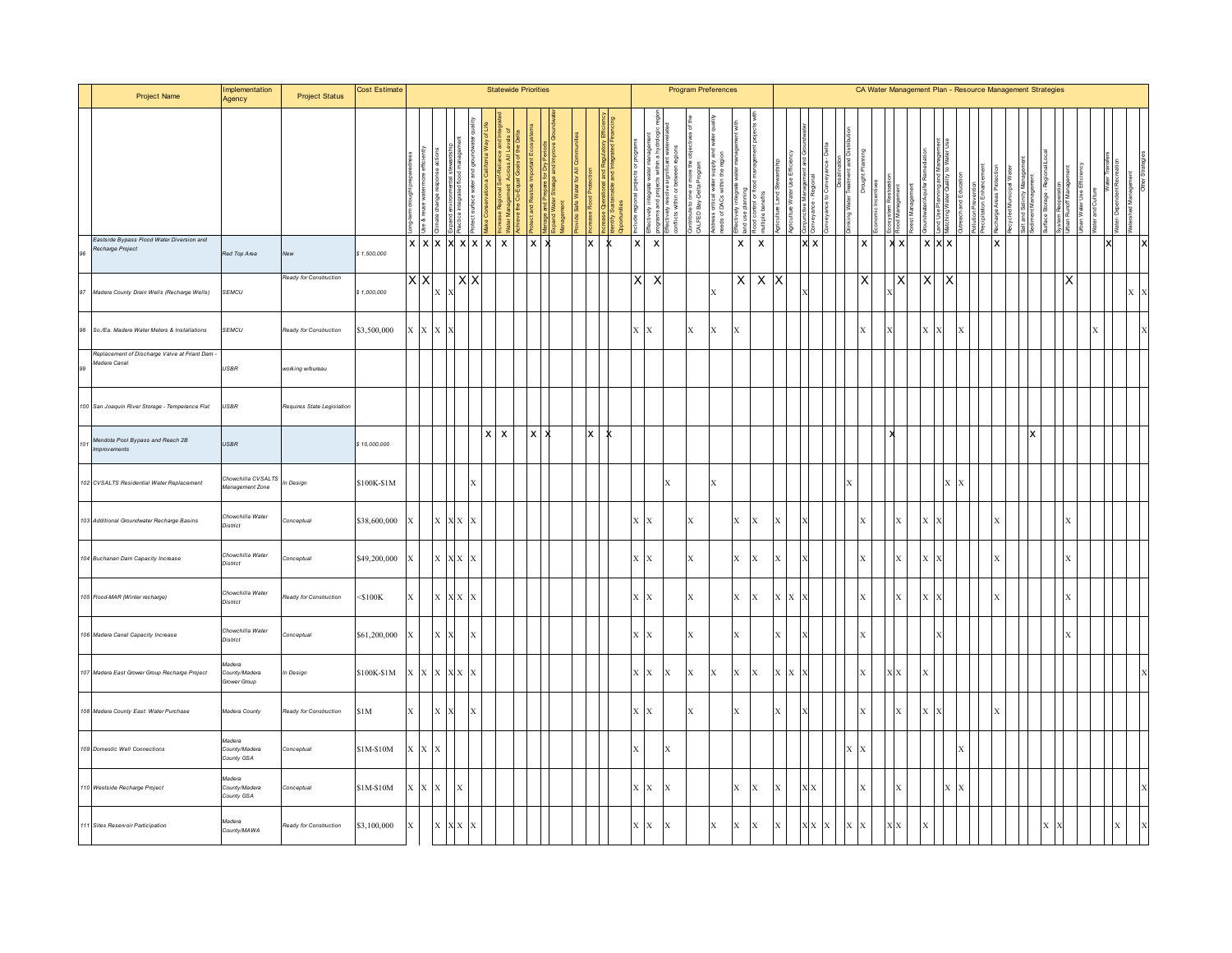| Project Name                                              | Implementation<br>Agency                             | <b>Project Status</b> | Cost Estimate |                |              |                         |              | <b>Statewide Priorities</b> |  |            |  |             |                                   |   | Program Preferences |              |              |                          |              |  |  |    |         |                      |              |    |  |          |  | CA Water Management Plan - Resource Management Strategies |                        |             |              |             |         |          |  |
|-----------------------------------------------------------|------------------------------------------------------|-----------------------|---------------|----------------|--------------|-------------------------|--------------|-----------------------------|--|------------|--|-------------|-----------------------------------|---|---------------------|--------------|--------------|--------------------------|--------------|--|--|----|---------|----------------------|--------------|----|--|----------|--|-----------------------------------------------------------|------------------------|-------------|--------------|-------------|---------|----------|--|
|                                                           |                                                      |                       |               |                |              |                         |              |                             |  | pand Water |  | ntily Susta | ectively                          |   |                     |              |              |                          |              |  |  |    |         | anayawan<br>ood Mana |              |    |  |          |  |                                                           | rature United          |             | Water Transf |             |         |          |  |
| 112 Madera County West: Recharge Basins                   | Madera County GSA                                    | Conceptual            | \$118,000,000 | $\mathbf{x}$   | <b>IX</b>    |                         | x x x        |                             |  |            |  |             | $X$ $X$                           |   |                     | $\mathbf{x}$ |              | $\mathbf{x}$<br>$\bf{x}$ | X.           |  |  |    |         | $\mathbf x$          |              |    |  | <b>X</b> |  |                                                           | $\lambda$              |             |              |             |         | X        |  |
| 113 MD-60 Dillion Estates Well Rehab                      | Madera County                                        | Conceptual            | \$100K-\$1M   | X              |              |                         |              |                             |  |            |  |             |                                   |   |                     |              |              |                          |              |  |  |    |         |                      |              |    |  |          |  |                                                           |                        |             |              |             |         |          |  |
| 14 MD-60 Dillion Estates Well Replacement                 | Madera County                                        | Conceptual            | \$100K-\$1M   | X              |              |                         |              |                             |  |            |  |             |                                   |   |                     |              |              |                          |              |  |  |    |         |                      |              |    |  |          |  |                                                           |                        |             |              |             |         |          |  |
| 115 MD 36 Eastin Arcola Water Meter Installation          | Madera County                                        | Conceptual            | \$100K-\$1M   | $X$ $X$        |              |                         |              |                             |  |            |  |             |                                   |   |                     |              |              |                          |              |  |  |    |         |                      |              |    |  |          |  |                                                           |                        |             |              |             |         |          |  |
| MD 7 Lake Marina View Heights Water Meter<br>Installation | Madera County                                        | Conceptual            | \$100K-\$1M   | $x \mathbf{x}$ |              |                         |              |                             |  |            |  |             |                                   |   |                     |              |              |                          |              |  |  |    |         |                      |              |    |  |          |  |                                                           |                        |             |              |             |         |          |  |
| 117 MD 6 Lake Shore Park Water Meter Installation         | Madera County                                        | Conceptual            | \$100K-\$1M   | $X$ $X$        |              |                         |              |                             |  |            |  |             |                                   |   |                     |              |              |                          |              |  |  |    |         |                      |              |    |  |          |  |                                                           |                        |             |              |             |         |          |  |
| 118 MD-10 Madera Ranchos Well Replacement                 | Madera County                                        | Conceptual            | \$1M-\$10M    | $\bf{x}$       |              |                         |              |                             |  |            |  |             |                                   |   |                     |              |              |                          |              |  |  |    |         |                      |              |    |  |          |  |                                                           |                        |             |              |             |         |          |  |
| 19 MD-43 Miami Creek Knolls Well Replacement              | fadera County<br>fadera County Wa                    | onceptual             | \$100K-\$1M   | X              |              |                         |              |                             |  |            |  |             |                                   |   |                     |              |              |                          |              |  |  |    |         |                      |              |    |  |          |  |                                                           |                        |             |              |             |         |          |  |
| 120 Oakhurst River Parklway clean Up and Rehab            | and Natural<br>Resources/Oakhurst<br>River Parkway   | Conceptual            | \$1M-\$10M    |                | lХ           |                         | X X X        |                             |  |            |  |             |                                   |   |                     |              |              |                          |              |  |  |    |         |                      |              |    |  |          |  |                                                           |                        |             |              |             |         |          |  |
| 121 MD 28 Ripperdan Water Meter Installation              | Madera County                                        | Conceptual            | \$100K-\$1M   | $x \mathbf{x}$ |              |                         |              |                             |  |            |  |             |                                   |   |                     |              |              | $X - X$                  |              |  |  |    | $X$ $X$ |                      | $\mathbf{x}$ |    |  | X        |  |                                                           |                        | $\mathbf x$ |              |             | $X$ $X$ |          |  |
| MD 24 Teaford Meadow Lakes Water Meter<br>Installation    | Madera County                                        | Conceptual            | \$100K-\$1M   | $X$ $X$        |              |                         |              |                             |  |            |  |             |                                   |   |                     |              |              |                          |              |  |  |    |         |                      |              |    |  |          |  |                                                           |                        |             |              |             |         |          |  |
| 123 Chowchilla Bypass Flood Flow Recharge                 | Madera County GSA                                    | Conceptual            | \$185,900,000 | $\mathbf{x}$   | $\mathbf{I}$ | $\mathbf{X} \mathbf{X}$ | $\mathbf{I}$ |                             |  |            |  |             | $\mathbf{X} \parallel \mathbf{X}$ |   |                     | $\mathbf x$  |              | $X = X$                  | $\mathbf{x}$ |  |  |    |         | $\mathbf x$          |              |    |  | <b>X</b> |  |                                                           |                        |             |              |             |         | X        |  |
| 124 Demand Management                                     | Madera County GSA                                    | In Design             | \$53,900,000  | $\mathbf{x}$   | lx           |                         | ΙX           |                             |  |            |  |             | $X - X$                           |   |                     | $\mathbf{x}$ | $\mathbf{x}$ |                          | x x          |  |  | ΙX | X       |                      |              | хĿ |  | <b>X</b> |  |                                                           | λ                      |             |              |             |         | $\bf{x}$ |  |
| 125 Millerton Flood Release Imports                       | Madera County GSA                                    | Conceptual            | \$31,900,000  | $\mathbf{x}$   |              | x x                     |              |                             |  |            |  |             | $X - X$                           |   |                     | $\mathbf x$  |              | $\mathbf{x}$<br>X        | $\mathbf{x}$ |  |  |    |         |                      |              |    |  |          |  |                                                           |                        |             |              |             |         |          |  |
| 126 Water Imports Purchase                                | Madera County GSA                                    | Conceptual            | \$300,000     | X              |              |                         |              |                             |  |            |  |             | $\mathbf{X} \parallel \mathbf{X}$ |   |                     | $\mathbf x$  | $\mathbf{x}$ |                          | $\mathbf{x}$ |  |  |    |         |                      |              |    |  | X        |  |                                                           | $\boldsymbol{\lambda}$ |             |              | $\mathbf x$ |         | X        |  |
| 127 Madera Lake Pipeline                                  | Madera Water<br>District/Madera<br>rigation District | n Design              | \$2,500,000   | $X$ $X$        |              |                         | x x          |                             |  |            |  |             | $X$ $X$                           | X |                     |              |              |                          |              |  |  |    |         |                      |              |    |  |          |  |                                                           |                        |             |              |             |         |          |  |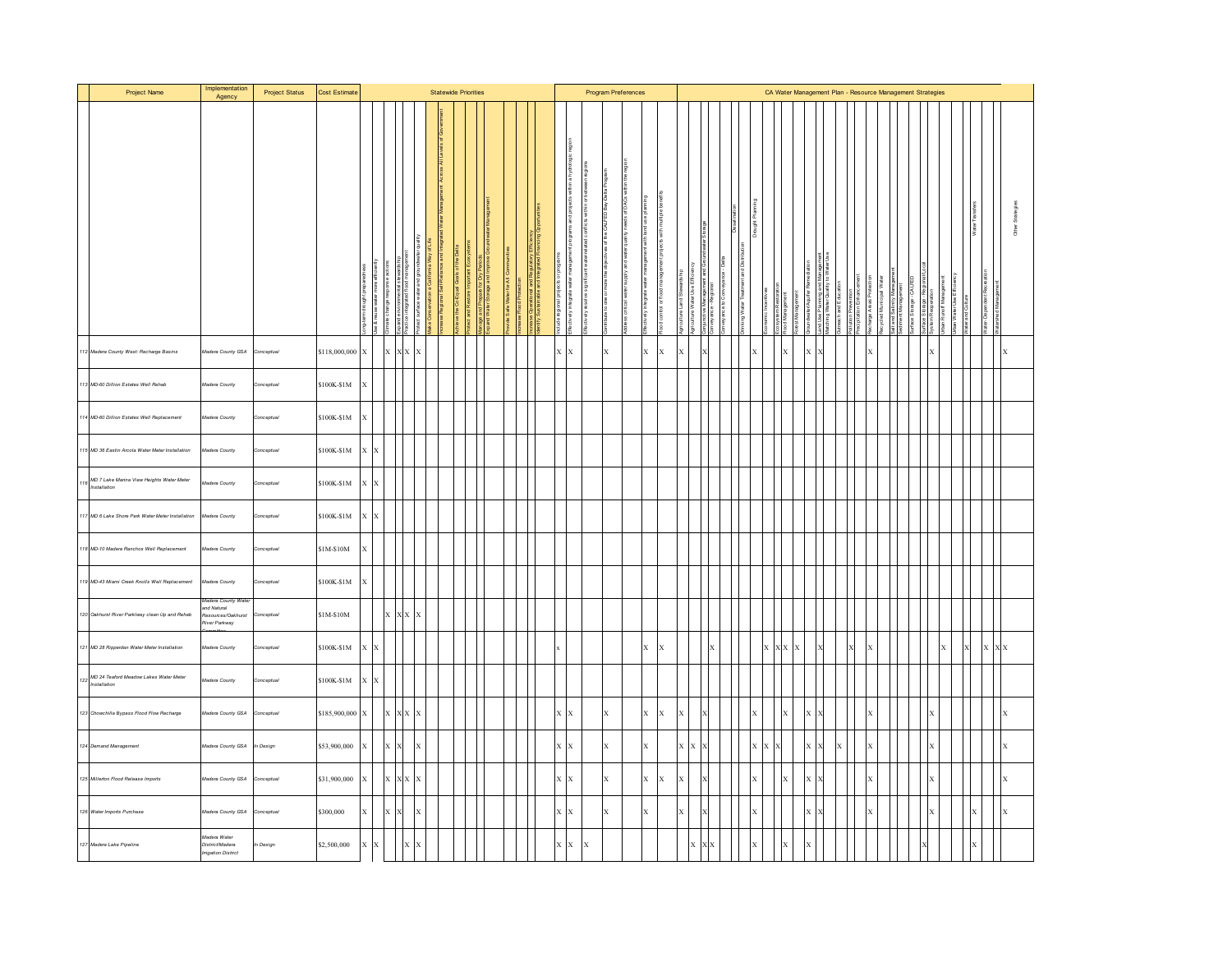| Project Name                                                                                                   | Implementation<br>Agency          | <b>Project Status</b>                  | <b>Cost Estimate</b> |                  |                                                                                                   |             | <b>Statewide Priorities</b> |  |  |                  |                                   |                                    |              | Program Preferences |              |   |    |                                   |              |     |          | CA Water Management Plan - Resource Management Strategies |              |                                                        |                                               |          |             |               |                |  |   |              |                                                        |              |                          |  |
|----------------------------------------------------------------------------------------------------------------|-----------------------------------|----------------------------------------|----------------------|------------------|---------------------------------------------------------------------------------------------------|-------------|-----------------------------|--|--|------------------|-----------------------------------|------------------------------------|--------------|---------------------|--------------|---|----|-----------------------------------|--------------|-----|----------|-----------------------------------------------------------|--------------|--------------------------------------------------------|-----------------------------------------------|----------|-------------|---------------|----------------|--|---|--------------|--------------------------------------------------------|--------------|--------------------------|--|
|                                                                                                                |                                   |                                        |                      |                  |                                                                                                   |             |                             |  |  | ntly Sustainable | lectively                         |                                    |              |                     |              |   |    |                                   |              |     |          |                                                           |              |                                                        |                                               |          | tation      |               |                |  |   |              | Vate                                                   |              |                          |  |
| 128 MWD Surface Water Storage Reservoirs                                                                       | Aadera Water District             | Conceptual                             | \$11,000,000         | $x \mathbf{x}$   |                                                                                                   | $X$ $X$     |                             |  |  |                  | $X$ $X$                           | $\mathbf{x}$                       |              |                     |              |   |    | <b>x</b>                          |              |     |          |                                                           | $\mathbf{x}$ |                                                        |                                               |          |             |               |                |  |   |              | $\mathbf{x}$                                           |              |                          |  |
| 129 Madera/Chowchilla GSP Recharge Projects                                                                    | MAWA/Madera<br>County GSA         | Conceptual                             | \$75K-\$5M           | $\mathbf x$<br>X |                                                                                                   |             |                             |  |  |                  | X X                               |                                    |              | X                   | X            |   |    |                                   |              |     |          |                                                           |              |                                                        |                                               |          |             |               |                |  |   |              |                                                        |              |                          |  |
| 130 Penny Newman - Clean Groundwater Recharge                                                                  | enny Newman Grain<br>à.           | Conceptual                             | \$100K-\$1M          |                  | $\mathbf{x} \quad \mathbf{x} \quad \mathbf{x} \quad \mathbf{x} \quad \mathbf{x} \quad \mathbf{x}$ |             |                             |  |  |                  | $X - X$                           | $\mathbf x$                        |              | $\mathbf{x}$        | $\mathbf{x}$ | X |    | $\mathbf{X} \parallel \mathbf{X}$ | X X          |     |          | $X$ $X$ $X$ $X$                                           |              | $\mathbf{X} \parallel \mathbf{X} \parallel \mathbf{X}$ |                                               |          |             | x x x x x x x |                |  | X |              | $\mathbf{X} \parallel \mathbf{X} \parallel \mathbf{X}$ |              | $\mathbf{X}\,\mathbf{X}$ |  |
| 131 Recharge Basin Facility                                                                                    | toot Creek Water<br>District      | Conceptual                             | \$1M-\$10M           |                  | x x x x x                                                                                         |             |                             |  |  |                  |                                   | $X - X - X$                        |              | $\mathbf{x}$        | $X = X$      |   |    | $X \mid X$                        |              |     | $X$ $X$  |                                                           | $\mathbf{x}$ |                                                        | x x x x                                       |          |             | X X           |                |  |   |              |                                                        |              |                          |  |
| 132 Reclaimed Water Infrastructure Project                                                                     | Roof Creek Water<br>District      | Conceptual                             | \$100K-\$1M          | $\mathbf x$<br>X | $X$ $X$                                                                                           |             |                             |  |  |                  | $X - X$                           | $\mathbf x$                        |              | $\mathbf{x}$        | $\mathbf{x}$ | X |    |                                   | 1x           |     |          |                                                           |              |                                                        | <b>x x x</b>                                  |          |             |               |                |  | X |              |                                                        |              |                          |  |
| 133 River Diversion and Pipeline Project                                                                       | Roof Creek Water<br>District      | Conceptual                             | \$1M-\$10M           | X                |                                                                                                   | x           |                             |  |  |                  | $\mathbf{X} \parallel \mathbf{X}$ |                                    |              | $\mathbf{x}$        | $\mathbf{x}$ | X |    |                                   | ¢Х           |     | x x      |                                                           | X            |                                                        | $\mathbf{x} \mathbf{x} \mathbf{x} \mathbf{x}$ |          |             |               |                |  |   |              | $X$ $X$                                                |              |                          |  |
| 134 Surface Water Treatment Plant Project                                                                      | Roof Creek Water<br>District      | Conceptual                             | \$1M-\$10M           | x x              |                                                                                                   | x           |                             |  |  |                  | $X$ $X$                           | <sup>x</sup>                       |              |                     | $X - X$      |   |    |                                   | xх           |     | x x x    |                                                           | $\mathbf{x}$ |                                                        | <b>x x x</b>                                  |          |             |               |                |  |   |              | $X$ $X$                                                |              |                          |  |
| 135 Well Development                                                                                           | Roof Creek Water<br>District      | Conceptual                             | \$100K-\$1M          | X<br>X           |                                                                                                   |             |                             |  |  |                  | X                                 | X                                  |              | $\mathbf{x}$        | X            |   |    | $\mathbf{x}\mid \mathbf{x}$       | ХX           | x > |          |                                                           |              | $\mathbf{x}$                                           | KХ                                            |          |             |               |                |  |   |              |                                                        |              |                          |  |
| 136 WWTP Expansion - Water Reuse Project                                                                       | Root Creek Water<br>District      | Conceptual                             | \$1M-\$10M           | x Ix             |                                                                                                   | $X$ $X$ $X$ |                             |  |  |                  |                                   | $X - X - X$                        |              | $\mathbf{x}$        | $X = X$      |   |    | $X$ $X$ $Y$                       | ¢Х           |     | <b>x</b> |                                                           | $\bf{x}$     | $X$ $X$                                                |                                               |          |             |               | <b>x x x x</b> |  | X | $\mathbf{x}$ |                                                        |              |                          |  |
| 137 Red Top Subsidence Mitigation                                                                              | Triangle T Water<br>District GSA  | In Design and Ready for<br>onstruction | \$1M-\$10M           |                  | x x x x x                                                                                         |             |                             |  |  |                  |                                   | $X - X - X$                        | $\mathbf{x}$ | $\mathbf{x}$        | $X = X$      |   |    |                                   | $x \times x$ |     |          | $X$ $X$ $X$                                               |              | $x \mathbf{x}$                                         |                                               | <b>X</b> | $\mathbf x$ |               |                |  |   |              | $\mathbf{x}$                                           |              |                          |  |
| 138<br>The OES Project Recharge Basins to Capture<br>Floodwater                                                | Triangle T Water<br>District      | Ready for Construction                 | \$24,500,000         | X                | $X$ $X$                                                                                           |             |                             |  |  |                  | $\mathbf{x}$                      |                                    | X            |                     | $X$ $X$      |   | X. |                                   |              |     |          |                                                           |              |                                                        |                                               |          |             |               |                |  |   |              |                                                        |              |                          |  |
| 139 Cottonwood Recharge Project                                                                                | Aliso Water District              | In design                              | \$2,500,000          | X                | $X$ $X$                                                                                           | $\bf{x}$    |                             |  |  |                  |                                   | $\mathbf{X}=\mathbf{X}=\mathbf{X}$ |              | $\mathbf{x}$        |              | X |    | IX.                               | X X          |     |          |                                                           | X            |                                                        |                                               |          |             |               |                |  |   |              |                                                        |              |                          |  |
| 140 RCWD Stormwater Pollutant Reduction Project                                                                | toot Creek Water<br>District      | Conceptual                             | \$100K-<br>\$10M     | $X$ $X$          | X X                                                                                               |             |                             |  |  |                  | $X$ $X$                           | $\mathbf{x}$                       |              | $\mathbf{x}$        | $\mathbf{x}$ | X |    |                                   | ¢Х           |     | <b>x</b> |                                                           | dх           | $\mathbf{x}$                                           |                                               |          |             |               |                |  | X | $x$ $\pm$    |                                                        | $\mathbf{x}$ |                          |  |
| 141 Water Quality Testing                                                                                      | howchilla<br>Management Zone      |                                        | \$150,000            |                  |                                                                                                   |             |                             |  |  |                  |                                   |                                    |              | X                   |              |   |    |                                   |              |     |          |                                                           |              |                                                        | X                                             |          |             |               |                |  |   |              |                                                        |              |                          |  |
| Public Water Mainline Extension Project in Hwy.<br>42 41 for the Northern part of the Community of<br>Oakhurst | Shaw Real Estate &<br>Development | Conceptual                             | $$4M +/-$            | x x x            | $\boldsymbol{\mathrm{x}}$                                                                         |             |                             |  |  |                  | $X - X$                           |                                    |              | $\mathbf{x}$        | X            |   |    |                                   | X            | X X |          |                                                           |              |                                                        | $X$ $X$ $X$                                   |          |             |               |                |  |   |              |                                                        |              | lx                       |  |
| 143 Gravelly Ford WD South Line System Controls                                                                | Grvaelly Ford Water<br>District   | Conceptual                             | \$200,000            | $\mathbf x$      |                                                                                                   |             |                             |  |  |                  | $\mathbf{x}$                      | $\mathbf x$                        |              |                     |              |   |    |                                   |              |     |          |                                                           |              |                                                        |                                               |          |             |               |                |  |   |              |                                                        |              |                          |  |